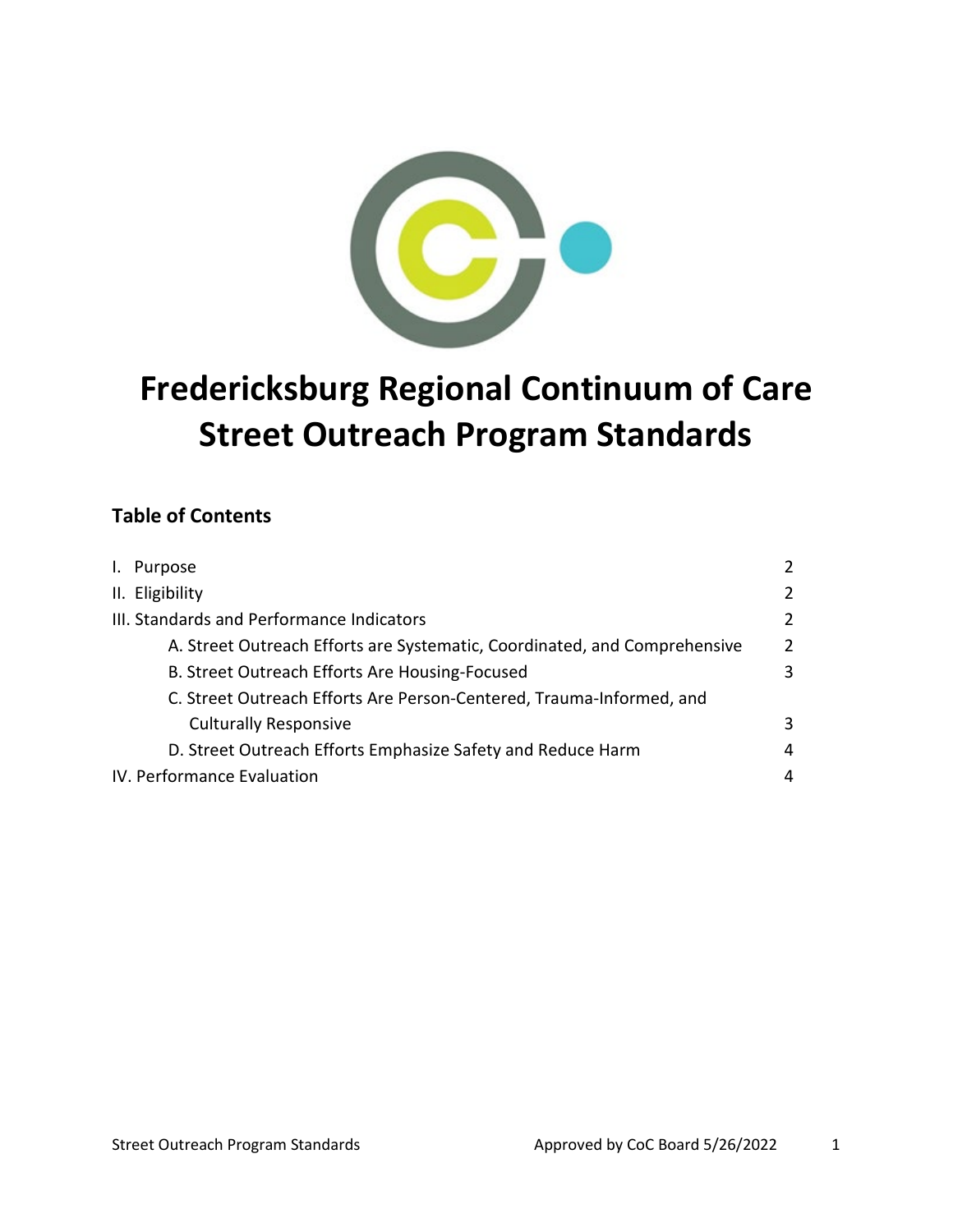## **I. Purpose**

This document is intended to serve as a guide for organizations providing Street Outreach within the Fredericksburg Regional Continuum of Care (FRCoC). Street Outreach is a program designed to provide essential services to unsheltered individuals experiencing homelessness, meeting individuals where they are, both physically and psychologically. Program design includes engaging and developing relationships with unsheltered persons in unconventional settings (CFR 576.101).

This document describes a set of standards for Outreach in locations where individuals and families experiencing homelessness reside, including streets, parks, campsites, abandoned buildings, cars, and other places not meant for human habitation, to establish relationships, build trust and rapport, provide necessities, and begin the process of linking households to housing and support services. Fidelity to these principles and policies will help ensure that all individuals in need of assistance will have equal access to effective services.

## **II. Eligibility**

To be eligible for Street Outreach, an individual or family must meet the U.S. Department of Housing and Urban Development (HUD) definition for literal homelessness, imminent risk of homelessness, or fleeing/attempting to flee domestic violence. Service providers may adopt additional eligibility criteria that are consistent with their mission, such as limiting service to individuals who are fleeing or at risk of domestic violence. However, the FRCoC is committed to low-barrier services, as described in the Fredericksburg Regional Continuum of Care Policy Priorities. To support this vision, Street Outreach providers that receive FRCoC funding should adopt eligibility standards that do not require a minimal level of income, participation in services not required by grants, or other criteria that screen out individuals in need of support.

## **III. Standards and Performance Indicators**

The following program standards are required for Street Outreach services that are conducted through the FRCoC, along with associated performance indicators. These standards and indicators are adapted from ["Core Elements of Effective Street Outreach to People Experiencing Homelessness"](https://www.usich.gov/resources/uploads/asset_library/Core-Components-of-Outreach-2019.pdf) (United States Interagency Council on Homelessness, 2019).

### **A. Street Outreach Efforts are Systematic, Coordinated, and Comprehensive**

- Street Outreach is conducted on behalf of the community, requiring collaboration among multiple stakeholders. Knowledge of and engagement with all partners leads to more strategic use of resources and more comprehensive coverage and identification of all people experiencing unsheltered homelessness.
- **Street Outreach is coordinated among various FRCoC partners utilizing multiple funding sources.**
- Street Outreach efforts are also coordinated with the broader network of programs, services, businesses, and individuals who are likely to encounter individuals experiencing unsheltered homelessness, but whose regular focus is broader than homelessness. This might include law enforcement and other first responders, hospitals, health and behavioral healthcare providers,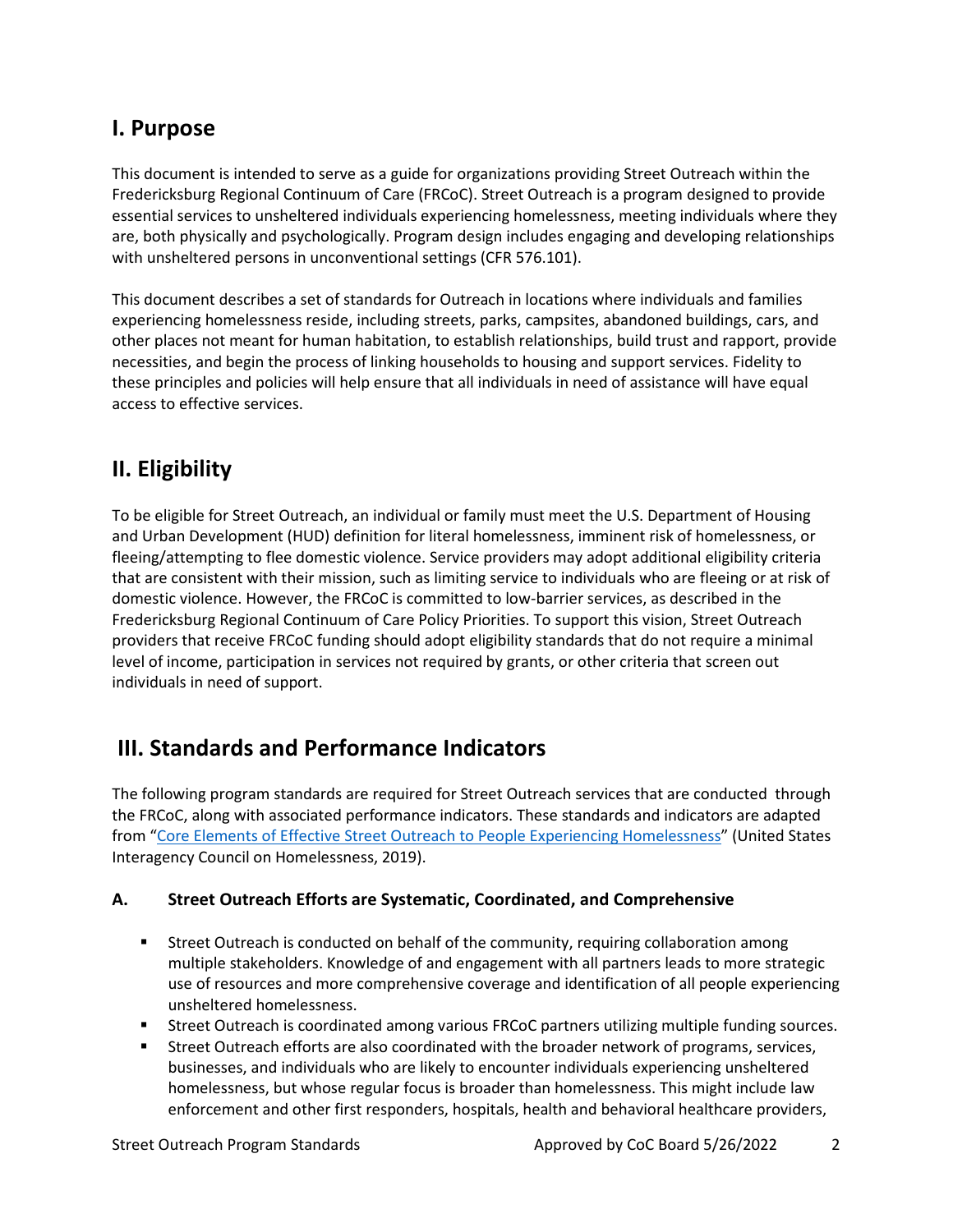child welfare agencies, homeless education liaisons, workforce systems, faith-based organizations, and other community-based providers.

- Street Outreach efforts are connected to Coordinated Entry processes. Participation in Coordinated Entry will ensure that individuals and households with the highest need will gain access to shelter as soon as possible.
- **All Street Outreach contacts, and housing outcomes are documented in the Homeless** Management Information System (HMIS) or another local data system. Outreach workers will have access to HMIS to be able to input data, look up previous contacts with the person experiencing homelessness, and access information that helps them deliver services more effectively. Prompt and accurate data collection helps the homeless system determine which services and programs participants are utilizing, evaluate the impact of Street Outreach and other services, and make system improvements. It is the responsibility of Outreach staff and administrators to ensure data entered in HMIS is timely, accurate, and complete.

#### **B. Street Outreach Efforts Are Housing-Focused**

- Street Outreach does not require individuals to enter emergency shelter or transitional housing as an 'interim step' or prerequisite to accessing stable housing. However, Street Outreach does make immediate connections to emergency shelter or temporary housing to provide safe options while individuals and families are on a pathway toward stability.
- To the extent possible, Street Outreach utilizes Housing First approaches that do not impose preconditions to make referrals to permanent housing, shelter, or other temporary housing, such as sobriety, minimum income requirements, absence of a criminal record, completion of treatment, participation in services, or other conditions.

### **C. Street Outreach Efforts Are Person-Centered, Trauma-Informed, and Culturally Responsive**

- Street Outreach utilizes a person-centered approach, focused on the individual's strengths and resources, and never makes assumptions about what a person might want or need.
- Street Outreach workers provide people experiencing homelessness with multiple opportunities to say 'no' and make repeated offers of assistance as necessary throughout the engagement process.
- Street Outreach staff receive regular training in evidence-based practices, including traumainformed care, and are proficient in utilizing such practices.
- Street Outreach providers employ Outreach staff with lived experience and offer commensurate compensation to all Outreach staff.
- Street Outreach workers provide warm handoffs to Coordinated Entry or to shelter, housing, and service providers (e.g., Outreach staff may offer to physically accompany the individual to appointments to provide support).
- Street Outreach efforts are respectful and responsive to the beliefs and practices, sexual orientation, disability status, age, gender identity, cultural preference, and linguistic needs of each household.
- Street Outreach providers analyze local data regarding racial inequities and disparities among people experiencing homelessness and customize their Outreach efforts to ensure that equity is being achieved. This might include tailoring materials or procedures, assuring appropriate